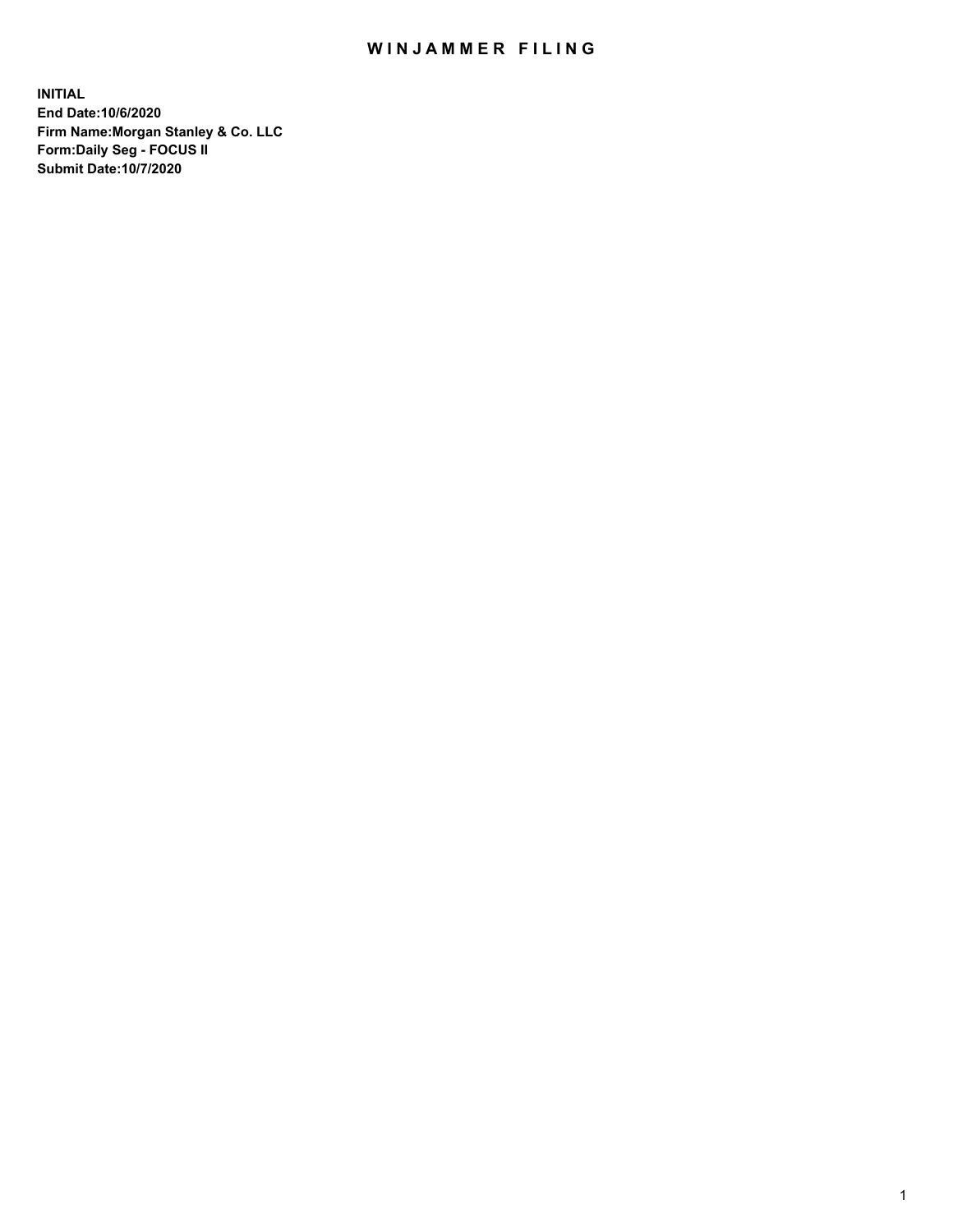**INITIAL End Date:10/6/2020 Firm Name:Morgan Stanley & Co. LLC Form:Daily Seg - FOCUS II Submit Date:10/7/2020 Daily Segregation - Cover Page**

| Name of Company                                                                                                                                                                                                                                                                                                                | Morgan Stanley & Co. LLC                        |
|--------------------------------------------------------------------------------------------------------------------------------------------------------------------------------------------------------------------------------------------------------------------------------------------------------------------------------|-------------------------------------------------|
| <b>Contact Name</b>                                                                                                                                                                                                                                                                                                            | <b>Ikram Shah</b>                               |
| <b>Contact Phone Number</b>                                                                                                                                                                                                                                                                                                    | 212-276-0963                                    |
| <b>Contact Email Address</b>                                                                                                                                                                                                                                                                                                   | Ikram.shah@morganstanley.com                    |
| FCM's Customer Segregated Funds Residual Interest Target (choose one):<br>a. Minimum dollar amount: ; or<br>b. Minimum percentage of customer segregated funds required:% ; or<br>c. Dollar amount range between: and; or<br>d. Percentage range of customer segregated funds required between:% and%.                         | 235,000,000<br><u>0</u><br><u>00</u><br>00      |
| FCM's Customer Secured Amount Funds Residual Interest Target (choose one):<br>a. Minimum dollar amount: ; or<br>b. Minimum percentage of customer secured funds required:% ; or<br>c. Dollar amount range between: and; or<br>d. Percentage range of customer secured funds required between:% and%.                           | 140,000,000<br><u>0</u><br>0 <sub>0</sub><br>00 |
| FCM's Cleared Swaps Customer Collateral Residual Interest Target (choose one):<br>a. Minimum dollar amount: ; or<br>b. Minimum percentage of cleared swaps customer collateral required:% ; or<br>c. Dollar amount range between: and; or<br>d. Percentage range of cleared swaps customer collateral required between:% and%. | 92,000,000<br><u>0</u><br>0 Q<br>0 <sub>0</sub> |

Attach supporting documents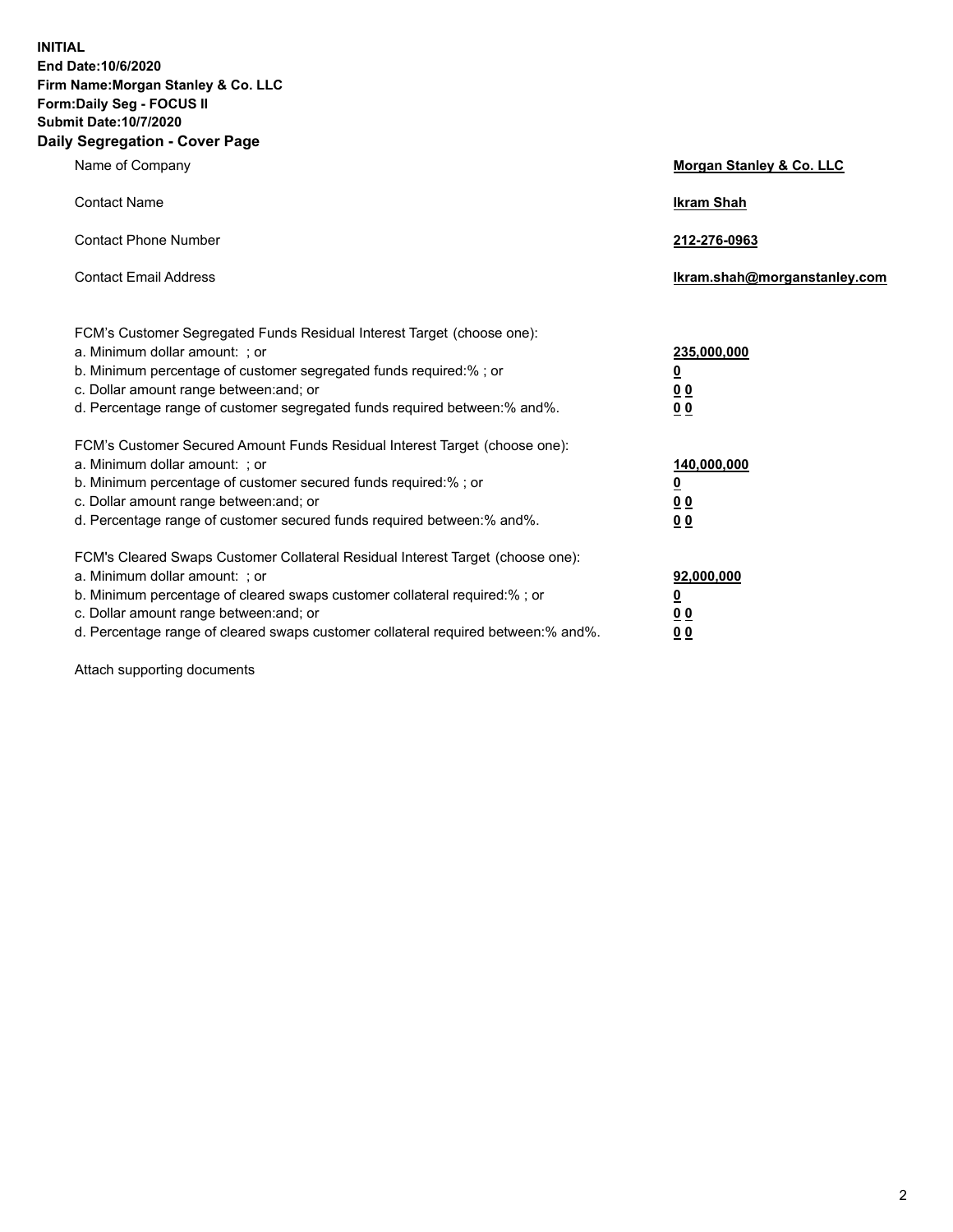## **INITIAL End Date:10/6/2020 Firm Name:Morgan Stanley & Co. LLC Form:Daily Seg - FOCUS II Submit Date:10/7/2020**

## **Daily Segregation - Secured Amounts**

|          | Foreign Futures and Foreign Options Secured Amounts                                                                       |                                                       |
|----------|---------------------------------------------------------------------------------------------------------------------------|-------------------------------------------------------|
|          | Amount required to be set aside pursuant to law, rule or regulation of a foreign                                          | $0$ [7305]                                            |
|          | government or a rule of a self-regulatory organization authorized thereunder                                              |                                                       |
| 1.       | Net ledger balance - Foreign Futures and Foreign Option Trading - All Customers                                           |                                                       |
|          | A. Cash                                                                                                                   | 4,416,743,568 [7315]                                  |
|          | B. Securities (at market)                                                                                                 | 2,844,206,732 [7317]                                  |
| 2.       | Net unrealized profit (loss) in open futures contracts traded on a foreign board of trade                                 | 130,740,935 [7325]                                    |
| 3.       | Exchange traded options                                                                                                   |                                                       |
|          | a. Market value of open option contracts purchased on a foreign board of trade                                            | <b>9,125,071</b> [7335]                               |
|          | b. Market value of open contracts granted (sold) on a foreign board of trade                                              | $-13,975,457$ [7337]                                  |
| 4.       | Net equity (deficit) (add lines 1.2. and 3.)                                                                              | 7,386,840,849 [7345]                                  |
| 5.       | Account liquidating to a deficit and account with a debit balances - gross amount                                         | 44,716,331 [7351]                                     |
|          | Less: amount offset by customer owned securities                                                                          | <mark>-43,732,050</mark> [7352] <b>984,281</b> [7354] |
| 6.       | Amount required to be set aside as the secured amount - Net Liquidating Equity                                            | 7,387,825,130 [7355]                                  |
| 7.       | Method (add lines 4 and 5)<br>Greater of amount required to be set aside pursuant to foreign jurisdiction (above) or line | 7,387,825,130 [7360]                                  |
|          | 6.                                                                                                                        |                                                       |
|          | FUNDS DEPOSITED IN SEPARATE REGULATION 30.7 ACCOUNTS                                                                      |                                                       |
| 1.       | Cash in banks                                                                                                             |                                                       |
|          | A. Banks located in the United States                                                                                     | 365,189,901 [7500]                                    |
|          | B. Other banks qualified under Regulation 30.7                                                                            | 698,634,984 [7520] 1,063,824,885                      |
|          |                                                                                                                           | [7530]                                                |
| 2.       | Securities                                                                                                                |                                                       |
|          | A. In safekeeping with banks located in the United States                                                                 | 625,427,204 [7540]                                    |
|          | B. In safekeeping with other banks qualified under Regulation 30.7                                                        | 0 [7560] 625,427,204 [7570]                           |
| 3.       | Equities with registered futures commission merchants                                                                     |                                                       |
|          | A. Cash                                                                                                                   | 25,242,694 [7580]                                     |
|          | <b>B.</b> Securities                                                                                                      | $0$ [7590]                                            |
|          | C. Unrealized gain (loss) on open futures contracts                                                                       | -331,971 [7600]                                       |
|          | D. Value of long option contracts                                                                                         | $0$ [7610]                                            |
|          | E. Value of short option contracts                                                                                        | 0 [7615] 24,910,723 [7620]                            |
| 4.       | Amounts held by clearing organizations of foreign boards of trade                                                         |                                                       |
|          | A. Cash                                                                                                                   | $0$ [7640]                                            |
|          | <b>B.</b> Securities                                                                                                      | $0$ [7650]                                            |
|          | C. Amount due to (from) clearing organization - daily variation                                                           | $0$ [7660]                                            |
|          | D. Value of long option contracts                                                                                         | $0$ [7670]                                            |
|          | E. Value of short option contracts                                                                                        | 0 [7675] 0 [7680]                                     |
| 5.       | Amounts held by members of foreign boards of trade                                                                        |                                                       |
|          | A. Cash                                                                                                                   | 3,544,754,408 [7700]                                  |
|          | <b>B.</b> Securities                                                                                                      | 2,218,779,528 [7710]                                  |
|          | C. Unrealized gain (loss) on open futures contracts                                                                       | 131,072,906 [7720]                                    |
|          | D. Value of long option contracts                                                                                         | 9,125,071 [7730]                                      |
|          | E. Value of short option contracts                                                                                        | -13,975,457 [7735] 5,889,756,456                      |
|          |                                                                                                                           | [7740]                                                |
| 6.       | Amounts with other depositories designated by a foreign board of trade                                                    | $0$ [7760]                                            |
| 7.       | Segregated funds on hand                                                                                                  | $0$ [7765]                                            |
| 8.<br>9. | Total funds in separate section 30.7 accounts                                                                             | 7,603,919,268 [7770]                                  |
|          | Excess (deficiency) Set Aside for Secured Amount (subtract line 7 Secured Statement<br>Page 1 from Line 8)                | 216,094,138 [7380]                                    |
| 10.      | Management Target Amount for Excess funds in separate section 30.7 accounts                                               | 140,000,000 [7780]                                    |
|          |                                                                                                                           |                                                       |

11. Excess (deficiency) funds in separate 30.7 accounts over (under) Management Target **76,094,138** [7785]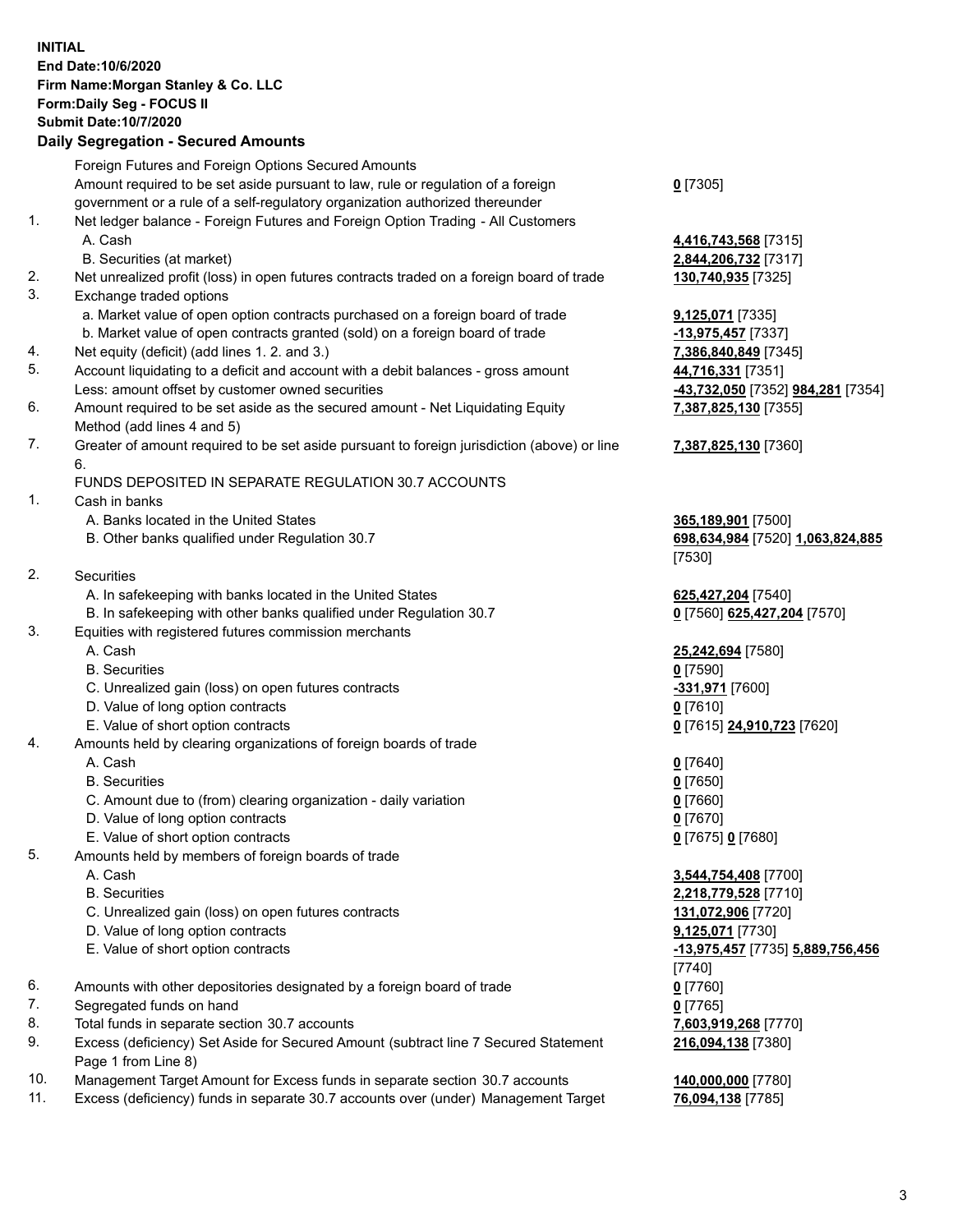**INITIAL End Date:10/6/2020 Firm Name:Morgan Stanley & Co. LLC Form:Daily Seg - FOCUS II Submit Date:10/7/2020 Daily Segregation - Segregation Statement** SEGREGATION REQUIREMENTS(Section 4d(2) of the CEAct) 1. Net ledger balance A. Cash **16,325,209,877** [7010] B. Securities (at market) **8,731,740,041** [7020] 2. Net unrealized profit (loss) in open futures contracts traded on a contract market **-238,526,737** [7030] 3. Exchange traded options A. Add market value of open option contracts purchased on a contract market **430,780,746** [7032] B. Deduct market value of open option contracts granted (sold) on a contract market **-367,491,997** [7033] 4. Net equity (deficit) (add lines 1, 2 and 3) **24,881,711,930** [7040] 5. Accounts liquidating to a deficit and accounts with debit balances - gross amount **335,419,858** [7045] Less: amount offset by customer securities **-333,484,093** [7047] **1,935,765** [7050] 6. Amount required to be segregated (add lines 4 and 5) **24,883,647,695** [7060] FUNDS IN SEGREGATED ACCOUNTS 7. Deposited in segregated funds bank accounts A. Cash **3,668,765,120** [7070] B. Securities representing investments of customers' funds (at market) **0** [7080] C. Securities held for particular customers or option customers in lieu of cash (at market) **1,102,173,387** [7090] 8. Margins on deposit with derivatives clearing organizations of contract markets A. Cash **12,843,018,916** [7100] B. Securities representing investments of customers' funds (at market) **0** [7110] C. Securities held for particular customers or option customers in lieu of cash (at market) **7,629,566,654** [7120] 9. Net settlement from (to) derivatives clearing organizations of contract markets **-47,935,380** [7130] 10. Exchange traded options A. Value of open long option contracts **430,780,746** [7132] B. Value of open short option contracts **and the set of our of the set of our of the set of our of the set of the set of the set of the set of the set of the set of the set of the set of the set of the set of the set of th** 11. Net equities with other FCMs A. Net liquidating equity **10,481,356** [7140] B. Securities representing investments of customers' funds (at market) **0** [7160] C. Securities held for particular customers or option customers in lieu of cash (at market) **0** [7170] 12. Segregated funds on hand **0** [7150] 13. Total amount in segregation (add lines 7 through 12) **25,269,358,802** [7180] 14. Excess (deficiency) funds in segregation (subtract line 6 from line 13) **385,711,107** [7190] 15. Management Target Amount for Excess funds in segregation **235,000,000** [7194]

16. Excess (deficiency) funds in segregation over (under) Management Target Amount Excess

**150,711,107** [7198]